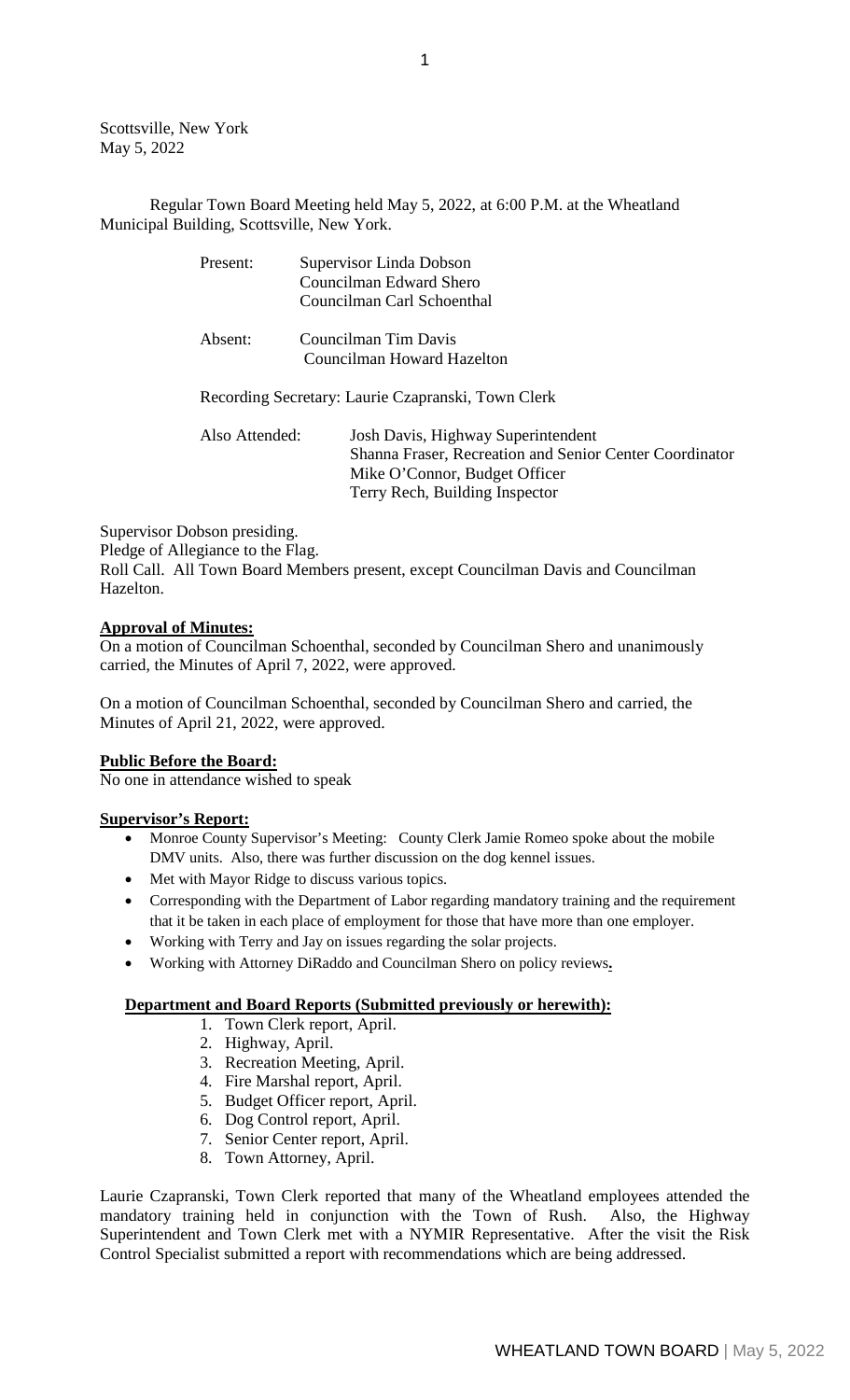Mike O'Connor, Budget Officer reported that the ARPA expense report has been submitted and was accepted by the state.

Josh Davis, Highway Superintendent reported that there has been much more brush out than in previous years for the Spring brush pickup and the first spring cleanup was held last Saturday with approximately 70 residents bringing items to be disposed of with 6 dumpsters being filled.

Terry Rech, Building Inspector gave updates on the solar projects and mentioned that he will be away for a week in June. He was asked to speak at an ICC Chapter Leadership Conference to honor a leader that they lost in the past year.

Shanna Fraser, Recreation Coordinator said that she has been preparing for summer camp. There will be a modest increase in price, from \$325 last year to \$330 this year. The Recreation Assistant wage has gone up from \$12.50 to \$15.91 which will be difficult to absorb.

Shanna Fraser, Senior Center Coordinator reported that there continue to be issues with the quality of the food from ABVI and are struggling with the delivery of the food arriving with enough time to prepare it for serving.

## **Town Board Committee and Liaison Report:**

Councilman Schoenthal said that they should hear this month on the grant request for the Trail Town program. He also mentioned that the "I Love My Park" cleanup is on Saturday at Canawaugus Park from 10 A.M. to 3 P.M.

Councilman Shero said he gave the information he had collected regarding the Ethics policy to Attorney DiRaddo and Supervisor Dobson.

#### **Correspondence:**

- 1. Mayor Hansen to Supervisor Dobson, re: South Central Pure Waters Intermunicipal Agreement.
- 2. Michael Caruso and Gregg Sayre, Administrative Law Judges, re: Horseshoe Solar Energy, LLC combined notice of availability of draft permit conditions, public comment period and public comment hearing, and the commencement of issues determination period.
- 3. Department of Planning and Development, re: In person/virtual Public Hearing and steering committee meeting notice-2022 Annual action plan and home ARP funding.
- 4. Elizabeth Andreae, Dir. Scottsville Free Library, to Supervisor Dobson, re: Free digital inclusion consultations from NDIA experts.
- 5. Department of Planning and Development, re: Updated in person/virtual Public Hearing and steering committee meeting notice-2022 Annual action plan and home ARP funding.

#### **Old Business:**

None

## **New Business**:

Whereas, it was moved by Councilman Schoenthal, seconded by Councilman Shero and unanimously carried,

# Resolution No. 69:

THEREFORE, BE IT RESOLVED, That the Town Board of the Town of Wheatland declares the Historian's computer as junk (#0427) to be disposed of by Pinpoint.

Adopted: Supervisor Dobson – aye

Councilman Davis-absent Councilman Hazelton – absent Councilman Schoenthal-aye Councilman Shero – aye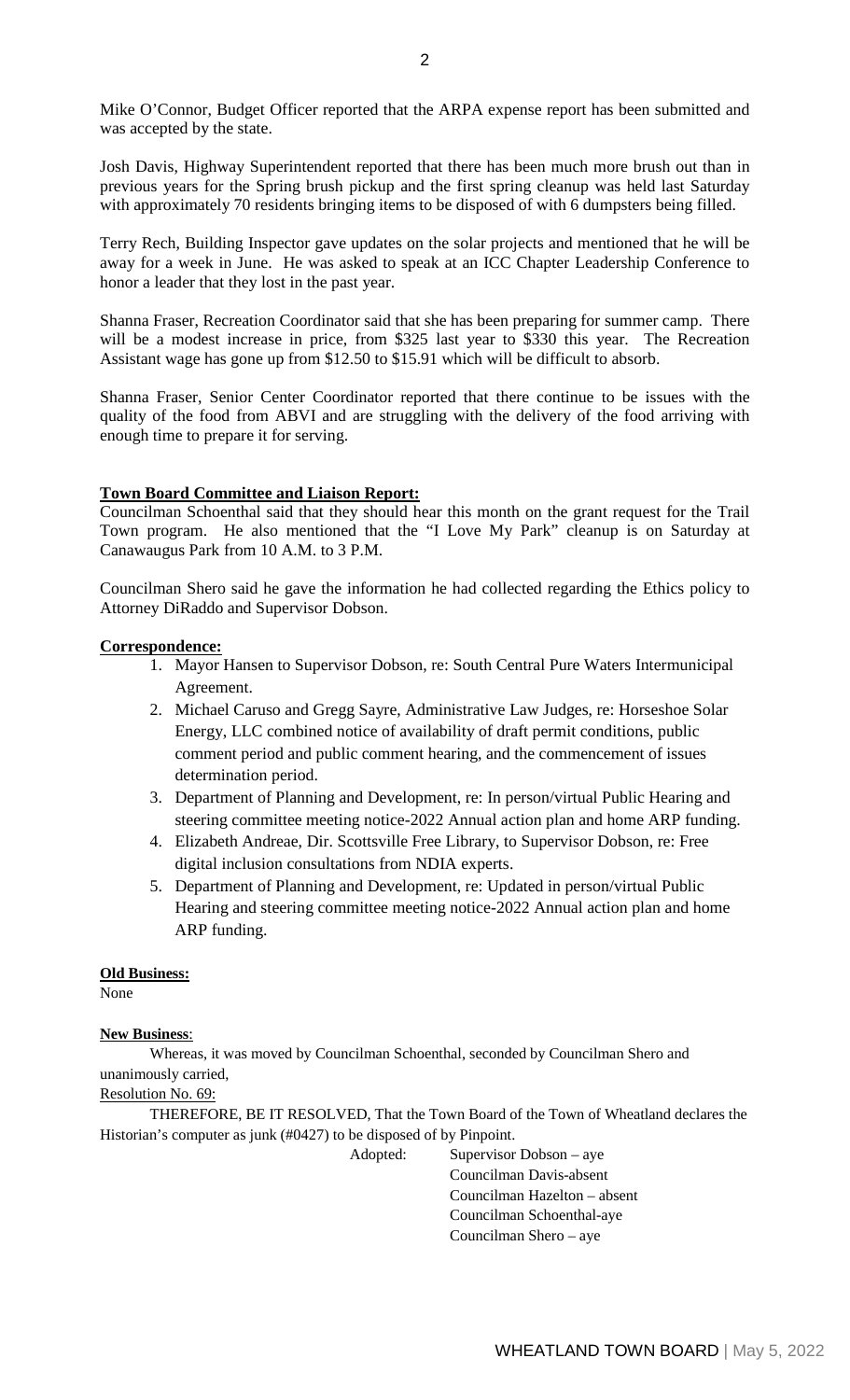Whereas, it was moved by Councilman Schoenthal, seconded by Councilman Shero and unanimously carried,

# Resolution No. 70:

THEREFORE BE IT RESOLVED, That the Town Board of the Town of Wheatland grants approval for the Highway Superintendent to attend Highway School in Ithaca, NY, June 6-8. Amount not to exceed \$400.

Adopted: Supervisor Dobson-aye Councilman Davis-absent Councilman Hazelton – absent Councilman Schoenthal-aye Councilman Shero – aye

Whereas, it was moved by Councilman Schoenthal, seconded by Councilman Shero and unanimously carried, Resolution No. 71:

THEREFORE BE IT RESOLVED, That the Town Board of the Town of Wheatland authorizes the Supervisor to sign a letter of endorsement for Udderly Better Acres, LLC (spans Towns of Riga, Wheatland and LeRoy) to be part of Land Trust grant application.

Adopted: Supervisor Dobson-aye Councilman Davis-absent Councilman Hazelton – absent Councilman Schoenthal-aye Councilman Shero – aye

Whereas, it was moved by Councilman Schoenthal, seconded by Councilman Shero and unanimously carried,

# Resolution No. 72:

THEREFORE BE IT RESOLVED, That the Town Board of the Town of Wheatland agrees to hire Jeffrey Shepanski as Part time Court Attendant at the rate of \$21.22 per hour, effective 6/8/22.

Adopted: Supervisor Dobson-aye Councilman Davis-absent Councilman Hazelton – absent Councilman Schoenthal-aye Councilman Shero – aye

Whereas, it was moved by Councilman Schoenthal, seconded by Councilman Shero and unanimously carried,

Resolution No. 73:

THEREFORE BE IT RESOLVED, That the Town Board of the Town of Wheatland grants approval to move Darlene Zoriack to Nutrition Aide-Step 2 at a rate of \$16.97 per hour, effective 5/9/22.

> Adopted: Supervisor Dobson-aye Councilman Davis-absent Councilman Hazelton – absent Councilman Schoenthal-aye Councilman Shero – aye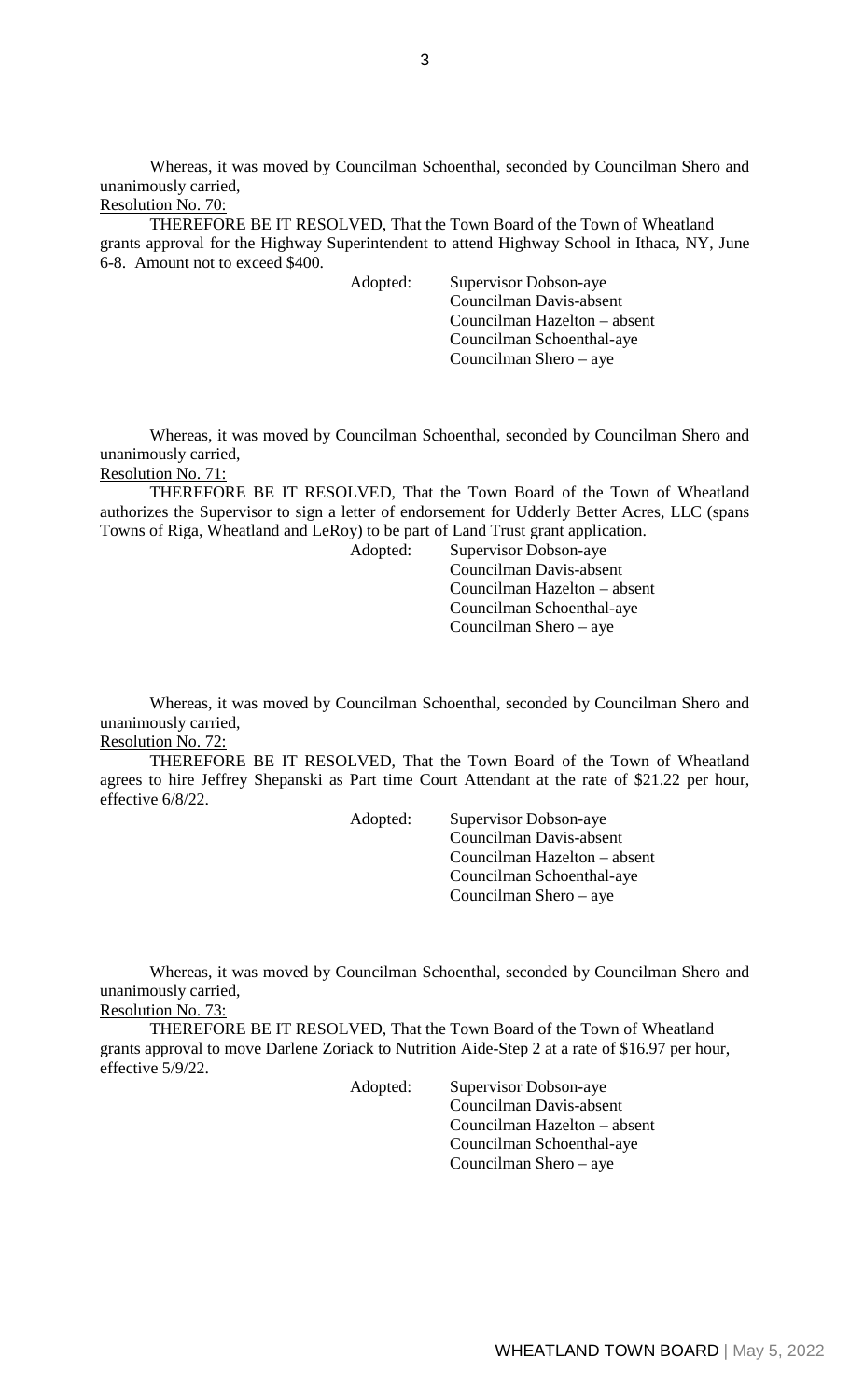Whereas, it was moved by Councilman Schoenthal, seconded by Councilman Shero and unanimously carried, Resolution No. 74:

THEREFORE BE IT RESOLVED, That the Town Board of the Town of Wheatland grants approval of the increase in Recreation Summer Camp fees.

Adopted: Supervisor Dobson-aye Councilman Davis-absent Councilman Hazelton – absent Councilman Schoenthal-aye Councilman Shero – aye

Whereas, it was moved by Councilman Schoenthal, seconded by Councilman Shero and unanimously carried,

Resolution No. 75:

THEREFORE BE IT RESOLVED, That the Town Board of the Town of Wheatland grants approval to the Recreation Director to sign up for Amazon Prime yearly membership at the rate of \$139/year to replace the \$14.99/month rate.

Adopted: Supervisor Dobson-aye Councilman Davis-absent Councilman Hazelton – absent Councilman Schoenthal-aye Councilman Shero – aye

Whereas, it was moved by Councilman Schoenthal, seconded by Councilman Shero and unanimously carried,

Resolution No. 76. :

THEREFORE BE IT RESOLVED, That the Town Board of the Town of Wheatland grants approval to the Recreation Director to secure an annual membership with Survey Monkey, amount not to exceed \$200.00.

Adopted: Supervisor Dobson-aye Councilman Davis-absent Councilman Hazelton – absent Councilman Schoenthal-aye Councilman Shero – aye

Whereas, it was moved by Councilman Schoenthal, seconded by Councilman Shero and unanimously carried,

Resolution No. 77. :

THEREFORE BE IT RESOLVED, That the Town Board of the Town of Wheatland agrees to hire Kyle Otto as Lifeguard at \$16.97/hour, effective 5/9/22, pending successful completion of the lifeguard test.

Adopted: Supervisor Dobson-aye Councilman Davis-absent Councilman Hazelton – absent Councilman Schoenthal-aye Councilman Shero – aye

Whereas, it was moved by Councilman Schoenthal, seconded by Councilman Shero and unanimously carried,

Resolution No. 78. :

THEREFORE BE IT RESOLVED, That the Town Board of the Town of Wheatland authorizes the Supervisor to sign a bus contract with the Wheatland Chili Central School District for summer camp field trips.

Adopted: Supervisor Dobson-aye Councilman Davis-absent Councilman Hazelton – absent Councilman Schoenthal-aye Councilman Shero – aye